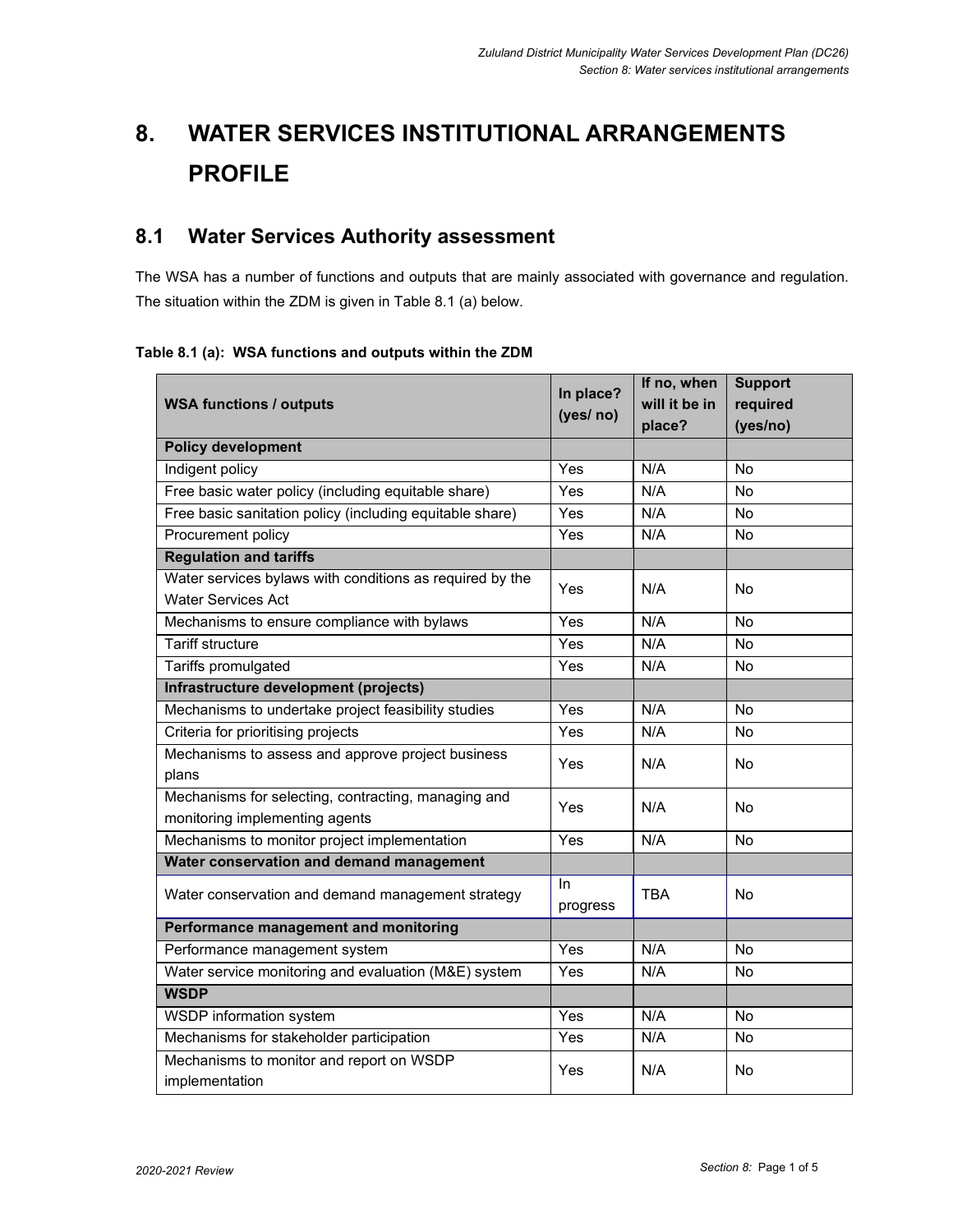#### **Table 8.1 (b): WSA functions and outputs within the ZDM**

| <b>WSA functions / outputs</b>                           | In place?<br>(yes/ no) | If no, when<br>will it be in<br>place? | <b>Support</b><br>required<br>(yes/no) |
|----------------------------------------------------------|------------------------|----------------------------------------|----------------------------------------|
| <b>WSP institutional arrangements</b>                    |                        |                                        |                                        |
| Criteria to select appropriate WSPs                      | Yes                    | N/A                                    | No.                                    |
| Mechanisms to contract, manage and monitor WSPs          | Yes                    | N/A                                    | No.                                    |
| Mechanisms to approve WSP business plans                 | Yes                    | N/A                                    | <b>No</b>                              |
| <b>WSA overall capacity</b>                              |                        |                                        |                                        |
| Sufficient staff and systems to fulfil all WSA functions | Yes                    | N/A                                    | No.                                    |
| Other (state)                                            |                        |                                        |                                        |

## **8.2 By-laws affecting water services**

ZDM has worked extensively on the development of a water services policy and by-laws for the district. The documents were finalised by June 2008 and approved by Council. The by-laws have since been promulgated and are being enforced throughout. The documents are available on the ZDM website at www.zululand.org.za for information.

## **8.3 Water services providers' institutional arrangements**

ZDM was awarded the Water Services Authority function in 2003 as part of the division of powers and functions amongst municipalities. The allocation of the water services function then resulted in a Section 78 investigation to be done to determine the most appropriate water services provider arrangements to provide water services in the district at the time and in future.

The investigation started off by determining the status quo with water services provision in the district at the time. A survey was done of all infrastructure assets, all costs related to water services were compiled and ring fenced, and staff organograms with vacant positions were drafted. It was known that the status quo situation was below the ideal and therefore and exercise was done to assess the current gaps and compile a model based on the existing WSP arrangements at the time, but only operating at the ideal level of service provision. This model was then compared with different scenarios of possible restructuring to determine the most appropriate long term WSP arrangement. The following WSP options were considered at the time:

- Option 1 (Internal WSP) ZDM creates an internal department that is responsible for water services provision throughout the entire district
- Options 2 (Partly internal and partly external) At the time two of the municipalities, namely Ulundi and Nongoma Municipalities, had insufficient capacity to perform the water provision function in their respective areas and it was clear that ZDM would have to take over the service in these areas in any event. The remaining three municipalities, namely uPhongolo, eDumbe and Abaqulusi did however pose potential to provide the service themselves and act in combination as an external WSP to ZDM. This option was therefore also considered and costed.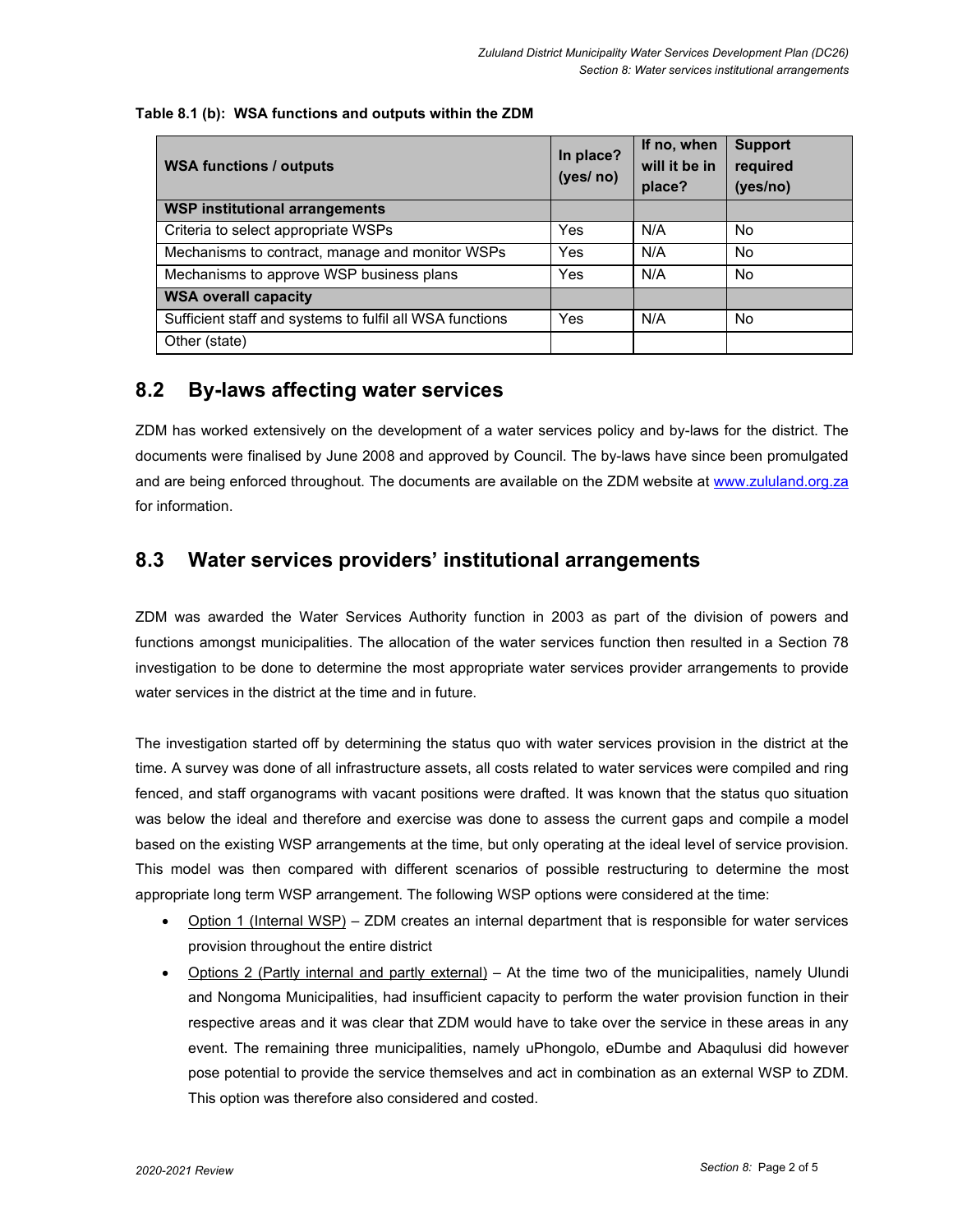Option 3 (Partly internal and partly external) – The option was also considered whereby the bulk services were separated out and the scenario considered where ZDM provides the bulk services throughout the district. The reticulation service would then be provided also by ZDM in the Ulundi and Nongoma municipal areas and again by the uPhongolo, eDumbe and Abaqulusi municipalities in their respective areas.

A number of key issues were identified during the assessment that had a significant influence on the eventual decision making process, as follows:

- Contracting the provision function out to an external provider (private sector or water board) was viewed as a potential risk in that such an institution would be focused on profit making rather than the long term preservation of the WSA assets. Such contracts are typically between 20 and 30 years and the risk is that assets are maintained only to the minimum level required during this time and that only the minimum required effort and money is spend on O&M activities and thereby maximising profits. This can be managed by the WSA to a large extend but only if the WSA have the systems in place to perform proper monitoring and evaluation of the provider. It was agreed at the time that ZDM would not be in an immediate position to do that.
- Due to the huge backlogs in the district ZDM is still in the middle of a massive infrastructure roll-out process and will be for the next 15 years still. During this time many old plants and schemes will be de-commissioned and taken over by new infrastructure from the regional schemes. This will therefore have a constant impact on staff and lead to regular restructuring taking place. The constant changing situation will therefore make it difficult to enter into long-term contracts for external service providers and it was felt that this transformation process could be more easily managed internally.
- Skilled senior management is needed at various levels in the organograms irrespective of which service provision options are being considered. These skilled personnel can only be attracted with the appropriate salary levels and due to the costs involved and the shortage of skills should be utilised as effectively as possible. There was a definite benefit in scale identified in applying costly resources over the biggest possible area. Therefore the ability of certain institutions, for instance a rural local municipality, to attract these skills were questioned and taken into consideration during the final decision making process.
- During the assessment it also became clear that certain specialised skills and functions should rather be outsourced than developed in-house. One example is mechanical and electrical expertise, which are needed on an ad-hoc basis and makes sense to contract in when needed.
- From the start there was a distinction made between bulk and reticulation infrastructure. In the case of water supply the bulk infrastructure was considered to be the abstraction, treatment and conveyance up to the main storage reservoirs. In the case of sewerage that bulk was considered to be mainly the sewage works. A split in the bulk and reticulation service provision was considered throughout and even with the internal option it made sense to keep the functions separate up to a certain management level.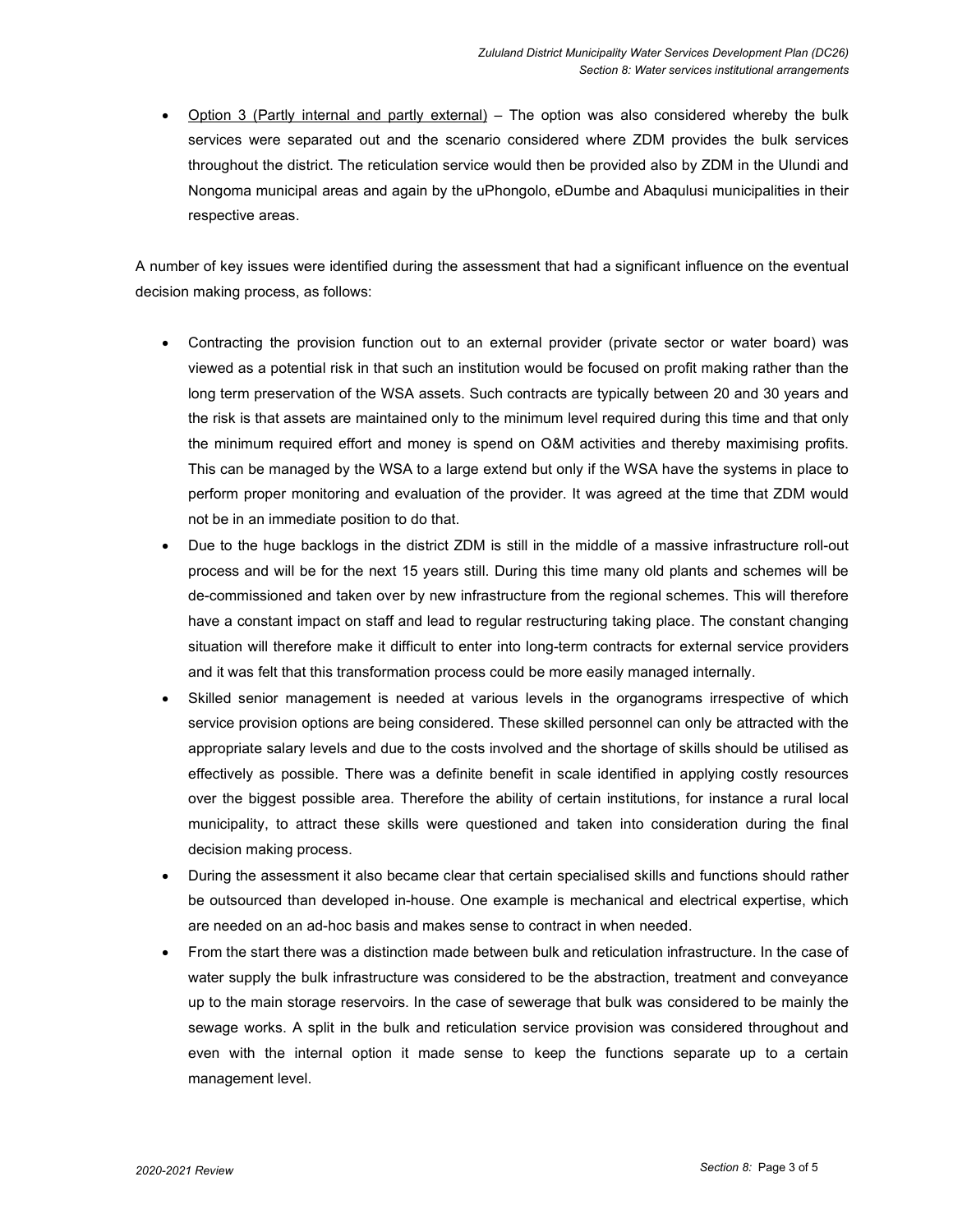This district also poses physical constraints in terms of access routes from various places, travel times and other logistical considerations that had to be taken into account for all options that were considered.

Each of the options was costed and the results are shown in Table 7.3 (a) below. The table summarises the costs associated with each option that was considered and the estimates were done not only for the current year but forecasts were done up to year 5 and year x, where all consumers will have access to services.

|               |            | <b>Ops Costs</b> | <b>Pers Costs</b> | <b>Total Costs</b> |
|---------------|------------|------------------|-------------------|--------------------|
| <b>YEAR1</b>  | Status Quo | R 44,304,250     | R 28,611,470      | R 72,915,720       |
|               | Comparator | R 52,294,431     | R 49,781,179      | R 102,075,610      |
|               | Option 1   | R 80,923,910     | R 15,388,264      | R 96, 312, 174     |
|               | Option 2   | R 52,168,593     | R 51,058,679      | R 103,227,272      |
|               | Option 3   | R 85,530,263     | R 16,228,825      | R 101,759,088      |
| <b>YEAR 5</b> | Option 1   | R 84, 298, 424   | R 16,960,203      | R 101,258,627      |
|               | Option 2   | R 52,163,074     | R 50,882,541      | R 103,045,615      |
|               | Option 3   | R 83,991,628     | R 17,684,455      | R 101,676,083      |
| <b>YEARN</b>  | Option 1   | R 79,343,627     | R 22,920,648      | R 102,264,275      |
|               | Option 2   | R 52,178,163     | R 52,270,810      | R 104,448,959      |
|               | Option 3   | R 79,856,990     | R 23,544,969      | R 103,401,959      |

#### **Table 8.3 (a): Summary of Costs**

The different options were also rated in terms of the following selected criteria:

- Environmental sustainability
- Financial sustainability
- Efficiency of management proposed structure
- Efficiency of customer care
- Efficiency to perform maintenance of assets

On the basis of the above criteria it appeared that Option 1 was likely to achieve the best overall performance in terms of services delivery in the district. Option 3 followed with Option 2 being the least sustainable. As may also be noted one of the key determinants in this rating system related to personnel and institutional arrangements. Structural arrangements, staff numbers and staff levels proved to be more efficient in Option 1 due to it being a single entity. This results in minimisation of duplication which is not the case in Options 2 and 3 owing to the inherent geographical and institutional split in the services provisioning function.